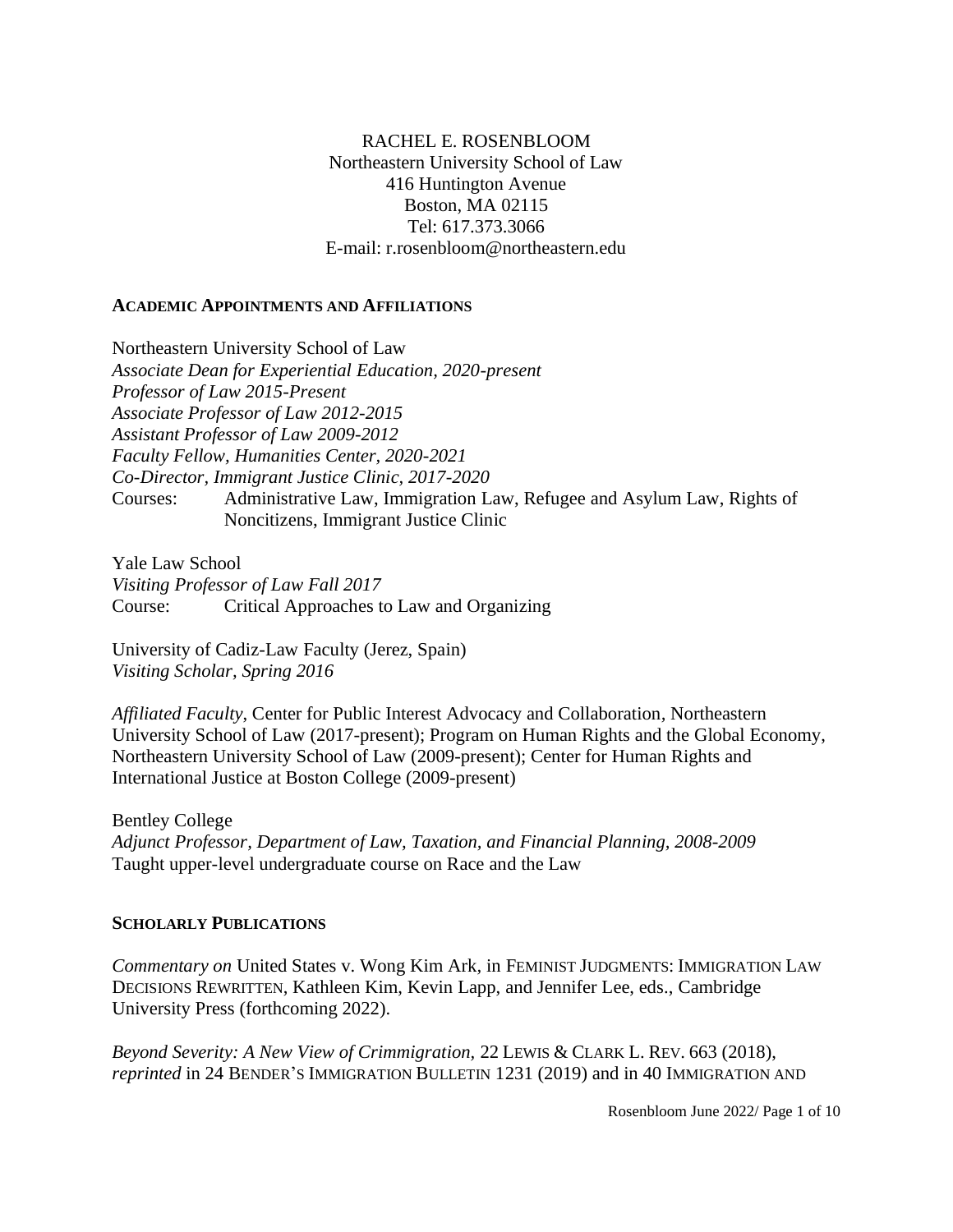NATIONALITY LAW REVIEW 333 (2019).

*From the Outside Looking In: U.S. Passports in the Borderlands, in CITIZENSHIP IN QUESTION:* EVIDENTIARY BIRTHRIGHT AND STATELESSNESS, Benjamin N. Lawrance and Jacqueline Stevens, eds., Duke University Press (2017).

*Federalism and Fundamental Rights: Safeguarding the Rights of Undocumented Immigrants in the United States and the European Union,* 4 PAIX ET SECURITÉ INTERNATIONALES 13 (2016).

*Policing Sex, Policing Immigrants: What Crimmigration's Past Can Tell Us About Its Present and Its Future,* 104 CALIF. L. REV. 149 (2016), *reprinted in* 36 IMMIGR. & NAT'LITY L. REV. 511 (2015-16)

*The Citizenship Line: Rethinking Immigration Exceptionalism,* 54 B.C. L. REV. 1965 (2013).

*Policing the Borders of Birthright Citizenship: Some Thoughts on the New (and Old) Restrictionism,* 51 WASHBURN L.J. 311 (2012).

*The Boston Principles: An Introduction,* 1 NOTRE DAME J. INT'L COMP. & HUM. RTS L.145 (2011) (with Hope Lewis).

*Will* Padilla *Reach Across the Border?*, 45 NEW ENG. L. REV. 327 (2011).

*Remedies for the Wrongly Deported: Territoriality, Finality, and the Significance of Departure*, 33 U. HAW. L. REV. 139 (2010).

*Is the Attorney General the Custodian of an INS Detainee? Personal Jurisdiction and the "Immediate Custodian" Rule in Immigration-Related Habeas Actions*, 27 NYU REV. L. & SOC. CHANGE 543-86 (2002).

## **SELECTED PRESENTATIONS**

"Challenging *Wong Kim Ark*: *Regan v. King* and the Quest to Limit Birthright Citizenship, 1919- 1943," Policy History Conference, June 2, 2022, Tempe, Arizona.

"Citizenship and Soil: Race, Gender, and Settler Colonialism in Early-Twentieth-Century Efforts to Restrict Birthright Citizenship," conference on "Contested Boundaries: The Past, Present, and Future of US Citizenship," American University Washington College of Law, Oct. 1, 2021 (invited presentation).

"Citizenship and Soil: Birthright Citizens and the Alien Land Laws, 1913-1924," panel on Citizenship & Alienage in the 20th-Century American Political Economy, Law and Society Association Annual Meeting, May 27, 2021.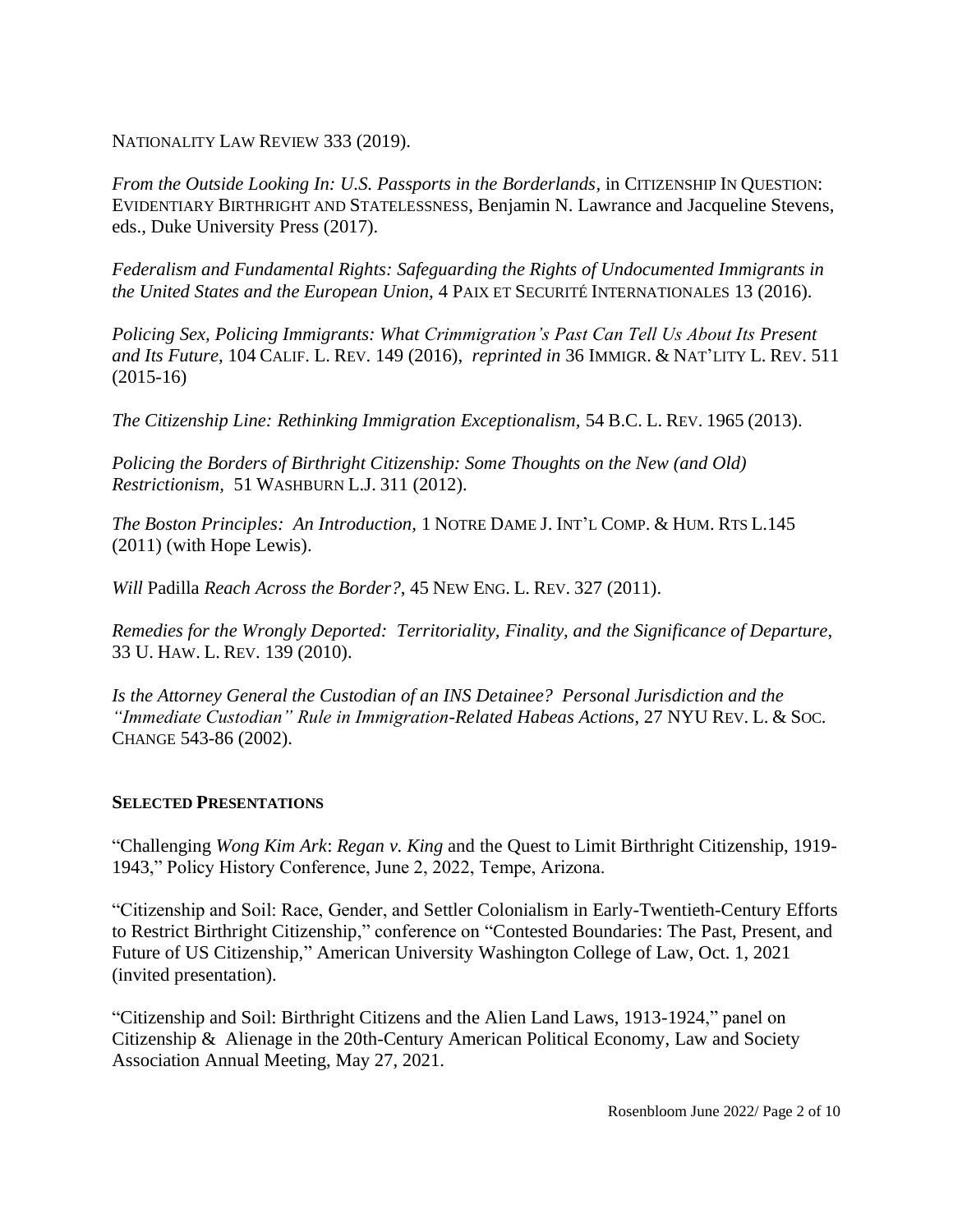"Native-Born: Race, Immigration, and Birthright Citizenship, 1868-2018," Faculty Works-in-Progress Colloquium Series, College of Social Sciences and Humanities, Northeastern University, Feb. 1, 2021.

"IRCA and its Alternatives," panel on "US Migration and Law 1980-2019: Imagining Alternative Histories," Immigration Theory Workshop, University of Houston, February 21, 2020 (invited presentation).

"Una reflexión sobre la severidad del Derecho de extranjería en los Estados Unidos [A Reflection on the Severity of U.S. Immigration Law]," School of Law, Complutense University, Madrid, July 2, 2019 (invited presentation).

"Debating Birthright Citizenship Again," Law and Society Association Annual Meeting, Washington, D.C., May 31, 2019 (roundtable participant).

Keynote Address: "El precio de la criminalización de los inmigrantes [The Price of Criminalizing Immigrants]," Migration and Public Policies: Legal Tensions and Challenges, School of Law, Pontifical Catholic University, Santiago, Chile, Oct. 24, 2018.

"Immigration Insecurity," New England Clinical Conference, Roger Williams University School of Law, October 12, 2018 (works-in-progress presentation).

"Beyond Severity: Toward a Broader View of Crimmigration," panel on "New Perspectives on Crimmigration: The Domestic and Global Impact of U.S. Crime and Migration Control Policies," Law and Society Annual Meeting, Mexico City, Friday, June 23, 2017 (panel presentation).

Invited speaker, panel on "Teaching Race, Gender, and Citizenship in the Age of Trump," Northeastern University, January 30, 2017.

"The 'Sanctuary City' Model," panel on "Human Rights Cities," Human Rights Institute on "Global Justice Goes Local: The Emergence of Human Rights Cities" sponsored by the Program on Human Rights and the Global Economy, Northeastern University School of Law, Dec. 8, 2016 (panel presentation).

"Understanding the Current Wave of American Nativism," panel on "What is America? Globalization and the New Age of Migration," Northeastern University Civility Series, Sept. 21, 2016 (panel presentation).

"Federalism and Fundamental Rights," panel on "The Rights of Irregular Migrants," Faculty of Law, University of Seville, Seville, Spain, June 15, 2016 (panel presentation).

"Refugiados en la Frontera Sur de Los Estados Unidos," Jean Monnet Module on Immigration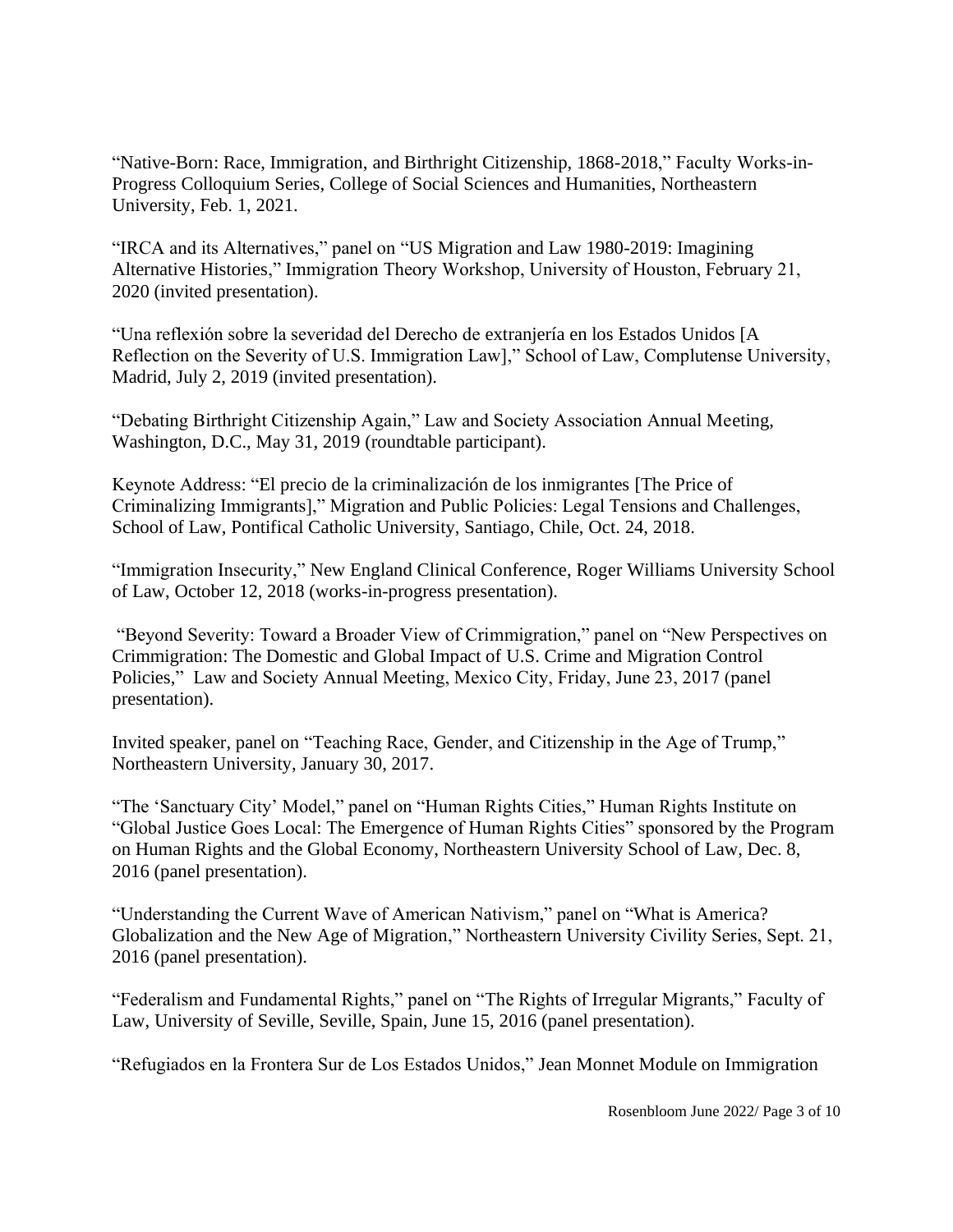and Human Rights on the Southern European Border, Faculty of Law, University of Cadiz, Jerez, Spain, May 19, 2016 (invited presentation).

"Federalism, Human Rights, and Unauthorized Immigration: A U.S. Perspective," Jean Monnet Module on Immigration and Human Rights on the Southern European Border, Facutly of Law, University of Cadiz, Jerez, Spain, April 28, 2016 (invited presentation).

"Governing Immigrants Through Crime," New England Clinical Conference, Harvard Law School, Nov. 7, 2015 (works-in-progress presentation).

"When Inclusion Meets Exclusion in Immigration Law," Emerging Immigration Scholars' Conference, University of Miami, June 11, 2015 (works-in-progress presentation).

"The Long Road to Crimmigration: Sex Panics and the Untold History of Police-Immigration Collaboration in the 1950s," Junior Faculty Scholarship Exchange, University of Massachusetts at Dartmouth Law School, October 17, 2014 (works-in-progess presentation).

"Coming to Terms with Crimmigration's Deep Roots in the United States," Second International Crimmigration Control Conference, October 9-10, 2014 University of Leiden (panel presentation).

"The Ballad of George Fleuti: In Search of Crimmigration's Early Roots," Faculty Colloquium, Suffolk University Law School, April 24, 2014 (invited presentation).

"Post-Conviction Relief from the Other Side of the Border," Conference on the Draft Convention on the Rights of Forcibly Expelled Persons, Boston College, May 2-3, 2014 (panel presentation).

"Queering Crimmigration: The 1950s Convergence of Immigration Enforcement and Local Policing," panel on "Asylum, Immigration, and the Liminal Citizen," From Patriarchy to Pussy Riot: Gender, Sexuality, & Global Citizenship, Northeastern University, March 14, 2014 (panel presentation).

"Thoughts on CIR and Open Borders," panel on "Immigration Reform 2014," Northeastern University School of Law, January 13, 2014 (panel presentation).

"The Citizenship Line: Rethinking Immigration Exceptionalism," Boston College Law School, November 12, 2013 (featured speaker followed by three commentators, organized by Boston College Law Review).

"Recent Trends in Immigration Enforcement," panel on "Immigration and Democracy," Northeastern University Civility Series, Northeastern University, October 15, 2013.

"Another Side of Fleuti: Exploring Crimmigration's Roots," Emerging Immigration Scholars and Teachers Conference, University of California-Irvine School of Law, June 13, 2013 (works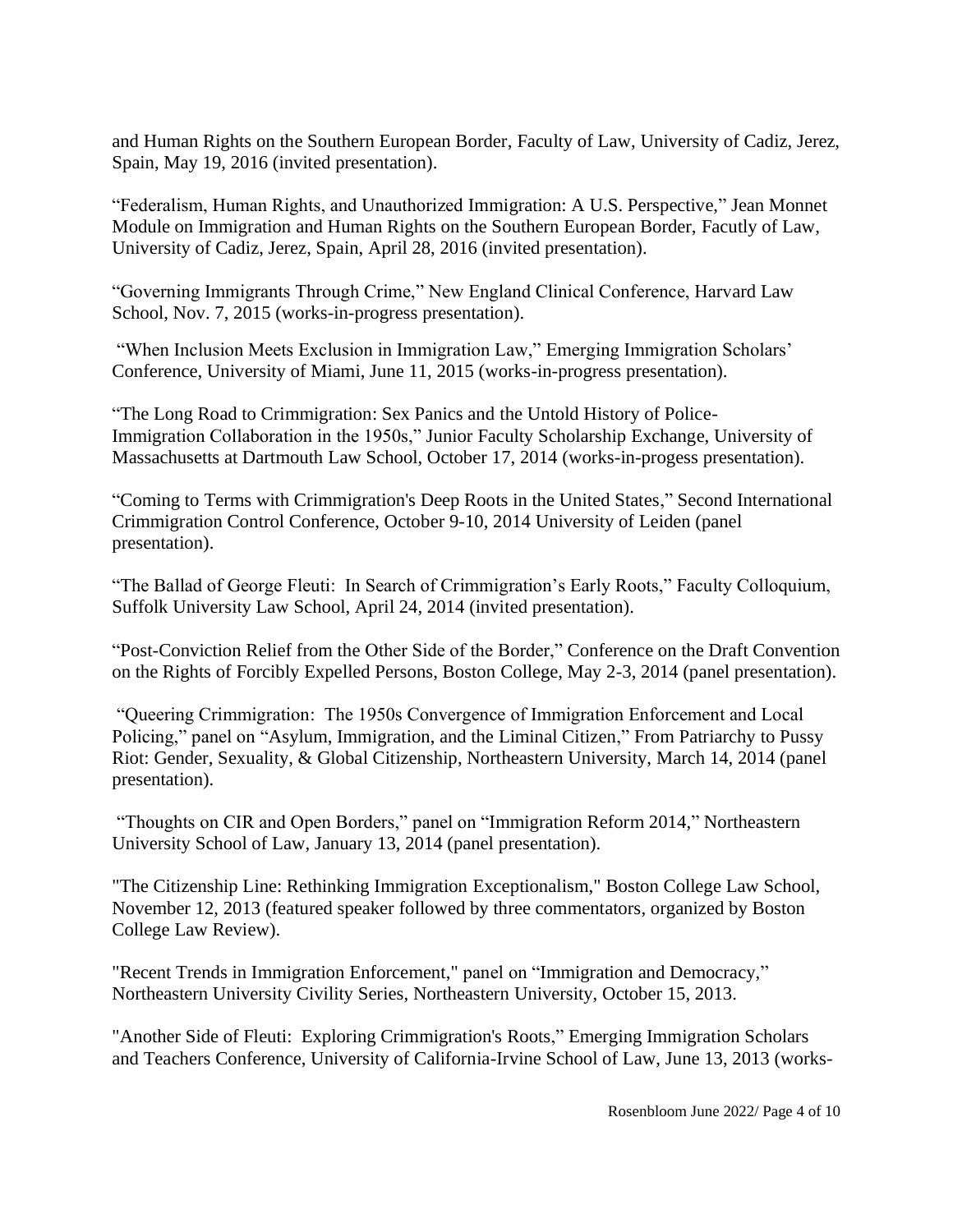in-progress presentation).

"The Citizenship Line: Rethinking Immigration Exceptionalism," Law and Society Annual Conference, June 2, 2013 (panel presentation).

Invited Participant, Roundtable Discussion on Drafting an International Convention on the Rights of Deportees, Boston College Law School, November 17, 2012.

"Citizenship's Borderlands," Border Crossing: Citizenship, Race, Gender, Massachusetts Institute of Technology, October 12-13, 2012 (keynote address).

"Teaching Upper-Level Immigration Courses," Immigration Law Scholars and Teachers Workshop, Maurice A. Deane School of Law, Hofstra University, May 31-June 2, 2012 (invited panel presentation).

"Alleged Americans: Immigration Law Through the Lens of Citizenship," Immigration Law Scholars and Teachers Workshop, Maurice A. Deane School of Law, Hofstra University, May 31-June 2, 2012 (works-in-progress presentation).

"In the Borderlands of Citizenship: Birth Registration along the U.S.-Mexico Divide," Citizenship-in-Question: Critical Perspectives on *Jus Soli* and Autochthony from *Authenticité* to "Birtherism," Boston College Law School, April 19-21, 2012 (panel presentation).

"Alleged Americans: Race and the Evidentiary Burdens of Birthright Citizenship," Faculty Colloquium, Northeastern University School of Law, December 19, 2011.

"Policing the Borders of Citizenship: Some Thoughts on the New (and Old) Restrictionism," Breaching Borders: State Encroachment into the Federal Immigration Domain?, Washburn University School of Law, October 20-21, 2011 (invited panel presentation).

"Race and the Evidentiary Burdens of Birthright Citizenship," Emerging Immigration Law Scholars Conference, Washington College of Law, American University, May 19-20, 2011 (works-in-progress presentation).

"Shades of Belonging: Race and Authenticity at the Borders of Citizenship," New England Junior Faculty Conference, Boston College Law School, March 18, 2011 (works-in-progress presentation).

"Will Padilla Reach Across the Border?" Crossing the Border: The Future of Immigration Law and Its Impact on Lawyers, New England Law-Boston, November 12, 2010 (invited panel presentation).

"Remedies for the Wrongly Deported: Territoriality, Finality, and the Significance of Departure," New England Junior Scholars Conference, Suffolk University Law School, July 22,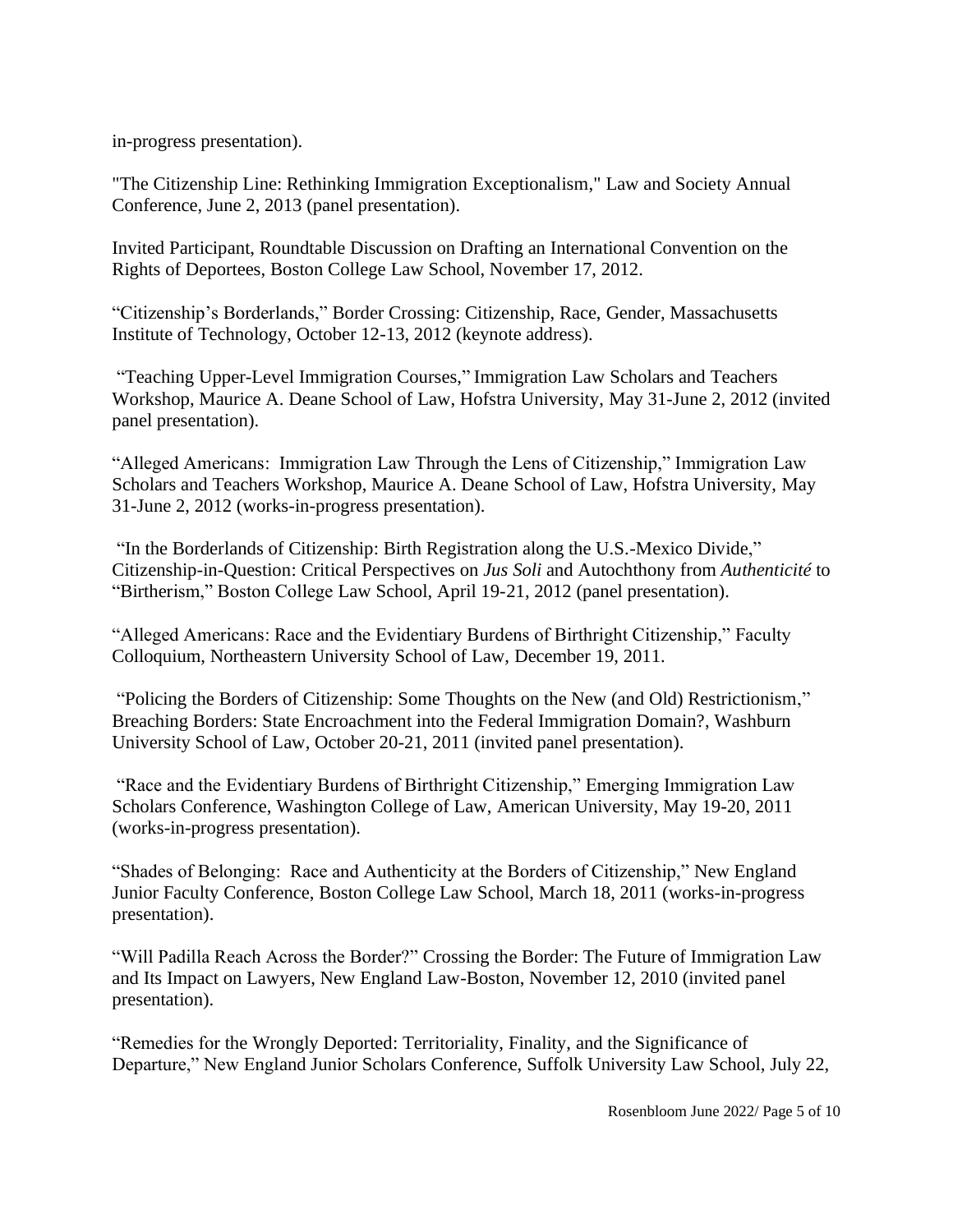2010 (works-in-progress presentation).

"Due Process, Extraterritoriality, and the Wrongly Deported," Immigration Law Scholars and Teachers Workshop, DePaul University College of Law, May 25-26, 2010 (works-in-progress presentation).

Invited Participant, Roundtable on Immigration Enforcement, New York University School of Law, March 13, 2009 (published in *NYU Law School Magazine*, Fall 2009).

Invited panel presentation, Deportation, Migration and Human Rights: Interdisciplinary Theory and Practice, Boston College, March 18-20, 2010.

"Understanding and Addressing the Impact of Deportation on Mexican and Central American Immigrant Families and Communities: Towards a Collaborative, Interdisciplinary Intervention Pre- and Post-Deportation," Institute for the Study and Promotion of Race and Culture, Boston College, October 4, 2008 (panel presentation).

## **TESTIMONY AND REPORTS**

Report and Recommendation to the American Bar Association House of Delegates on Elimination of the Departure Bar on Motions to Reopen Removal Proceedings, 2011 (with Daniel Kanstroom and Jill Family).

Co-Compiler (with Hope Lewis), The Boston Principles on Economic, Social, and Cultural Rights of Noncitizens

Testimony, Hearing on "Problems with ICE Interrogation, Detention, and Removal Procedures," Subcommittee on Immigration, Citizenship, Refugees, Border Security, and International Law, United States House of Representatives, February 13, 2008.

## **SELECTED PANELS MODERATED AND CONFERENCES ORGANIZED**

Discussant, New Voices session, Annual Meeting of the American Association of Law Schools, Washington, D.C., January 3, 2020 (commentary on paper by Eisha Jain).

Moderator, panel on "Legal Borders," Rethinking Borders: Climate Change, Migration, and Human Rights, Northeastern University School of Law, Nov. 2, 2018.

Organizer and Chair, panel on "New Perspectives on Crimmigration: The Domestic and Global Impact of U.S. Crime and Migration Control Policies," Law and Society Annual Conference, Mexico City, June 23, 2017.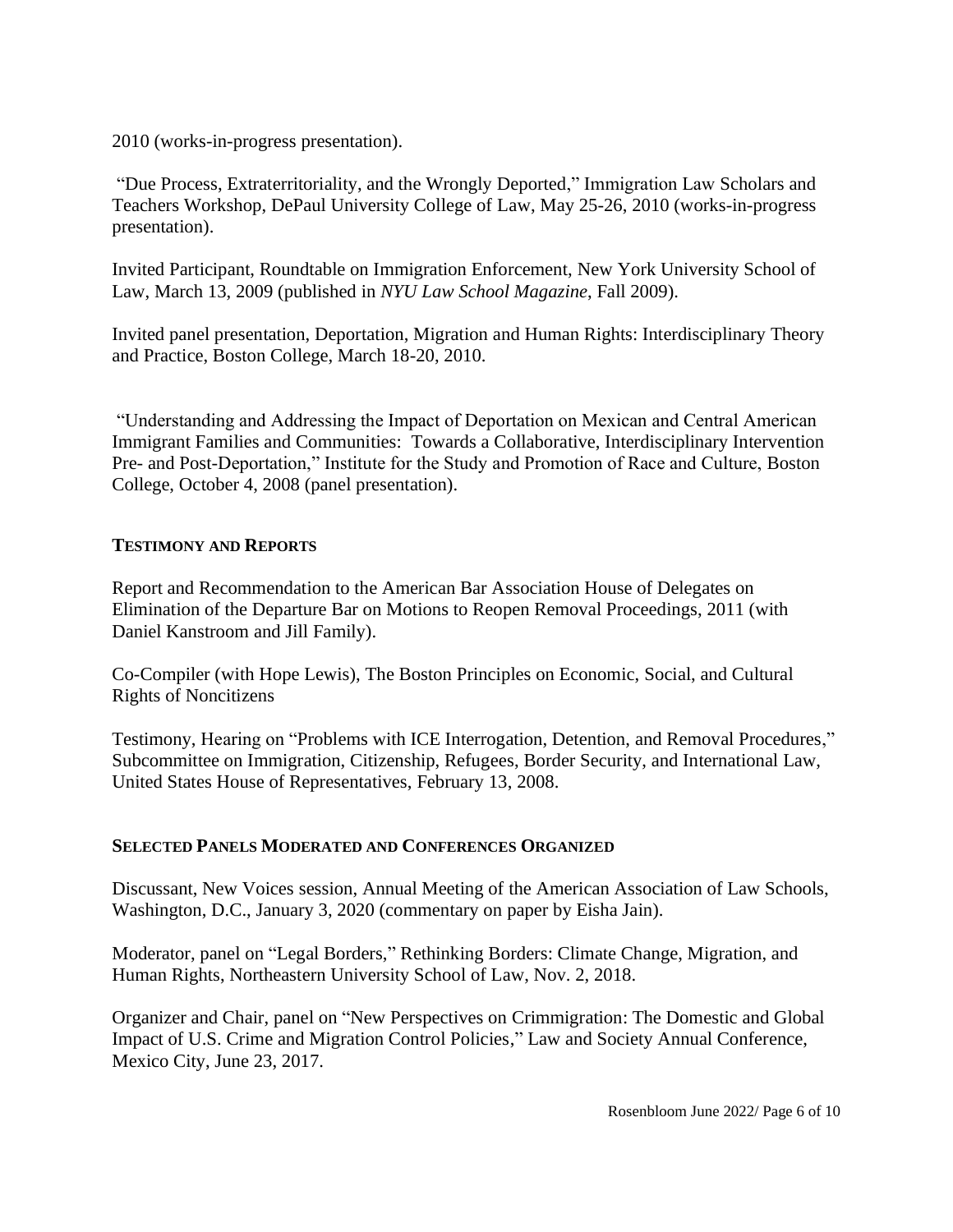Organizer and Moderator, panel on "Understanding and Responding to the Executive Order," Northeastern University School of Law, Feb. 8, 2017.

Organizer, panel on "Drawing the Line: Race, Citizenship, and the Construction of Illegality in Federal, State, and Local Immigration Enforcement," Law and Society Annual Conference, Boston, June 2, 2013.

Moderator, Northeastern University Law Forum event featuring Prof. Daniel Kanstroom, Northeastern University School of Law, April 26, 2013.

Moderator, panel on "Misclassification and Exclusion of Domestic Workers," Employed or Just Working?: Rethinking Employment Relationships in the Global Economy, Northeastern University School of Law, March 22, 2013.

Discussant, Panel on "Defining Membership," Discretion and Deference: Immigrants, Citizens, and the Law, J. Ruben Clarke Law School, Brigham Young University, January 24-25, 2013.

Symposium Co-Organizer, Citizenship-in-Question: Critical Perspectives on *Jus Soli* and Autochthony from *Authenticité* to "Birtherism," Boston College, April 19-21, 2012.

Organizer and Moderator, roundtable on "The Politics of Asylum Adjudications," Northeastern University School of Law, January 11, 2012.

Organizer and Moderator, panel on "Finding a Way: Public Interest Lawyering in a Solo or Small Firm Practice," Northeastern University School of Law, January 30, 2012.

Moderator, panel on "Liberty in the Balance: Anti-Immigration Legislation After SB 1070," Northeastern University School of Law, August 1, 2011.

Moderator, panel on "Secure Communities: What the Initiative Means for Immigrant Communities," Northeastern University School of Law, April 27, 2011.

Organizer and Moderator, panel on "Bridging the Gap: The Nuts and Bolts of Collaboration Between Public Interest and *Pro Bono* Lawyers," Northeastern University School of Law, April 20, 2011.

Co-chair, Beyond National Security: Immigrant Communities and Economic, Social, and Cultural Rights, Program on Human Rights and the Global Economy Institute, Northeastern University School of Law, October 14-15, 2010 (two-day institute supported by Ford Foundation grant).

Moderator, panel on "The Economic, Social and Cultural Impact of Deportation, Detention and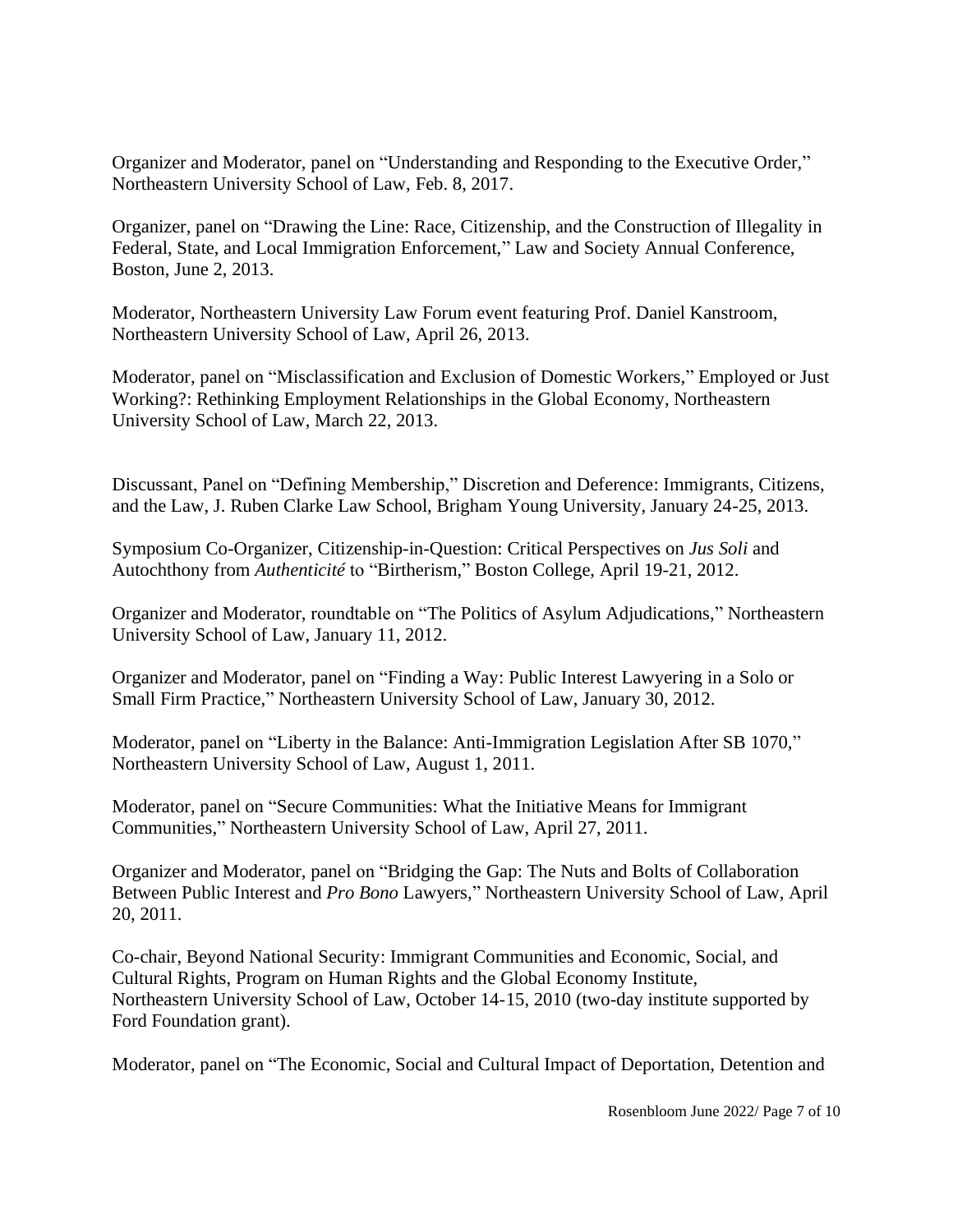Profiling," Beyond National Security: Immigrant Communities and Economic, Social, and Cultural Rights, Program on Human Rights and the Global Economy Institute, Northeastern University School of Law, October 14-15, 2010.

Discussant, New England Junior Scholars Conference, Suffolk University Law School, July 22, 2010 (commentary on papers by Prof. Mary Holper and Prof. Erin Corcoran).

Discussant, Immigration Law Scholars and Teachers Workshop, Chicago, IL, May 25-26, 2010 (commentary on paper by Mathilde Cohen).

# **SELECTED MEDIA APPEARANCES, BLOG POSTS, AND COMMENTARY**

"There's No Question About Harris's Citizenship. So Why Is Trump Questioning It?," *Washington Post: Made by History*, Aug. 16, 2020.

"Separating families at the border takes harsh immigration enforcement practices to a new extreme," invited blog post, United States Politics and Policy blog of the London School of Economics, June 20, 2018.

"Expert Analysis: A Win for Immigrants and Cloud Over *Chevron* at High Court," invited article, Law360.com, June 22, 2018.

"Due Process Rights, Beyond Marriage," invited blog post, Online Symposium on *Kerry v. Din*, *ImmigrationProf Blog*, June 18, 2015.

"President Obama's immigration plan may signal a move away from punitive enforcement policies," invited blog post, *American Politics and Policy Blog of the London School of Economics and Political Science*, Dec. 3, 2014.

"Procedures at the U.S. - Mexico border Can Be a Life-or-Death Issue for Unaccompanied Children," invited blog post, *American Politics and Policy Blog of the London School of Economics and Political Science*, July 31, 2014.

"Needed: Lawyers in Immigration Court," Op-Ed, *Boston Globe*, June 24, 2014.

"Bring Back the Wrongly Deported," Op-Ed, *National Law Journal*, Aug. 2, 2010.

"Senseless Deportations," Op-Ed, *Washington Post*, Sunday, March 25, 2006.

Appearances and coverage in national and international media outlets, including *CNN Evening News*, *New York Times, Washington Post*, *Los Angeles Times*, *Boston Globe*, *Chicago Tribune*, *International Herald Tribune*, *San Francisco Chronicle*, *The Nation*, Associated Press, Knight Ridder.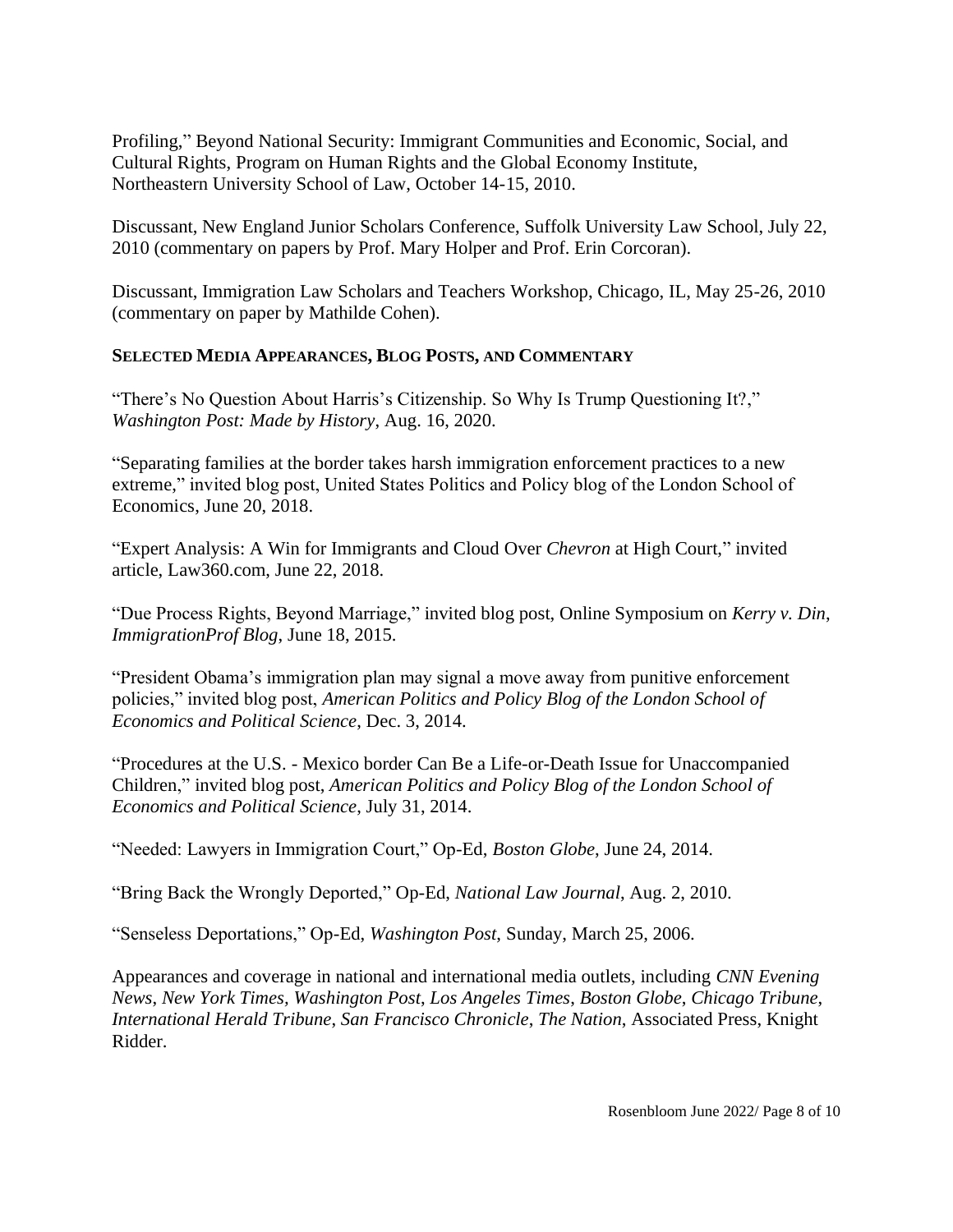## **OTHER PUBLICATIONS**

"The Blurred Line of Citizenship," *Northeastern Law Magazine*, Summer 2013.

"Insecure Communities," *Northeastern Law Magazine*, Winter 2012.

*Gone For Good? Seeking Reopening or Reconsideration After a Respondent has Departed the United States,* 13-14 BENDER'S IMMIGR. BULL. 1 (Jul. 15, 2008).

*Beyond the "Immediate Custodian" Rule: Who is the Proper Respondent to an Immigration-Related Habeas Action?* 8 BENDER'S IMMIGR. BULL. 853 (May 15, 2003).

Editor, UNSPOKEN RULES: SEXUAL ORIENTATION AND WOMEN'S HUMAN RIGHTS. San Francisco: International Gay and Lesbian Human Rights Commission, 1995. Second edition, London: Cassell, 1996.

# **OTHER PROFESSIONAL EXPERIENCE**

Boston College Center for Human Rights and International Justice, Newton, MA *Human Rights Fellow and Supervising Attorney,* Post-Deportation Human Rights Project, August 2006-2009

Segal Roitman LLP, Boston, MA *Associate*, September 2004-August 2006

The Hon. Morris E. Lasker, United States District Court for the Southern District of New York, sitting by designation in the District of Massachusetts, Boston, MA *Law Clerk,* 2002-2004

## **EDUCATION**

|          | New York University School of Law, New York, NY   |
|----------|---------------------------------------------------|
|          | J.D., magna cum laude, May 2002                   |
|          | Honors: Order of the Coif                         |
|          | Root-Tilden-Kern Scholar                          |
|          | Florence Allen Scholar                            |
| Journal: | NEW YORK UNIVERSITY REVIEW OF LAW & SOCIAL CHANGE |
|          | Articles Selection Editor, 2001-2002              |

University of California, Berkeley, CA M.A. in History, December 1994